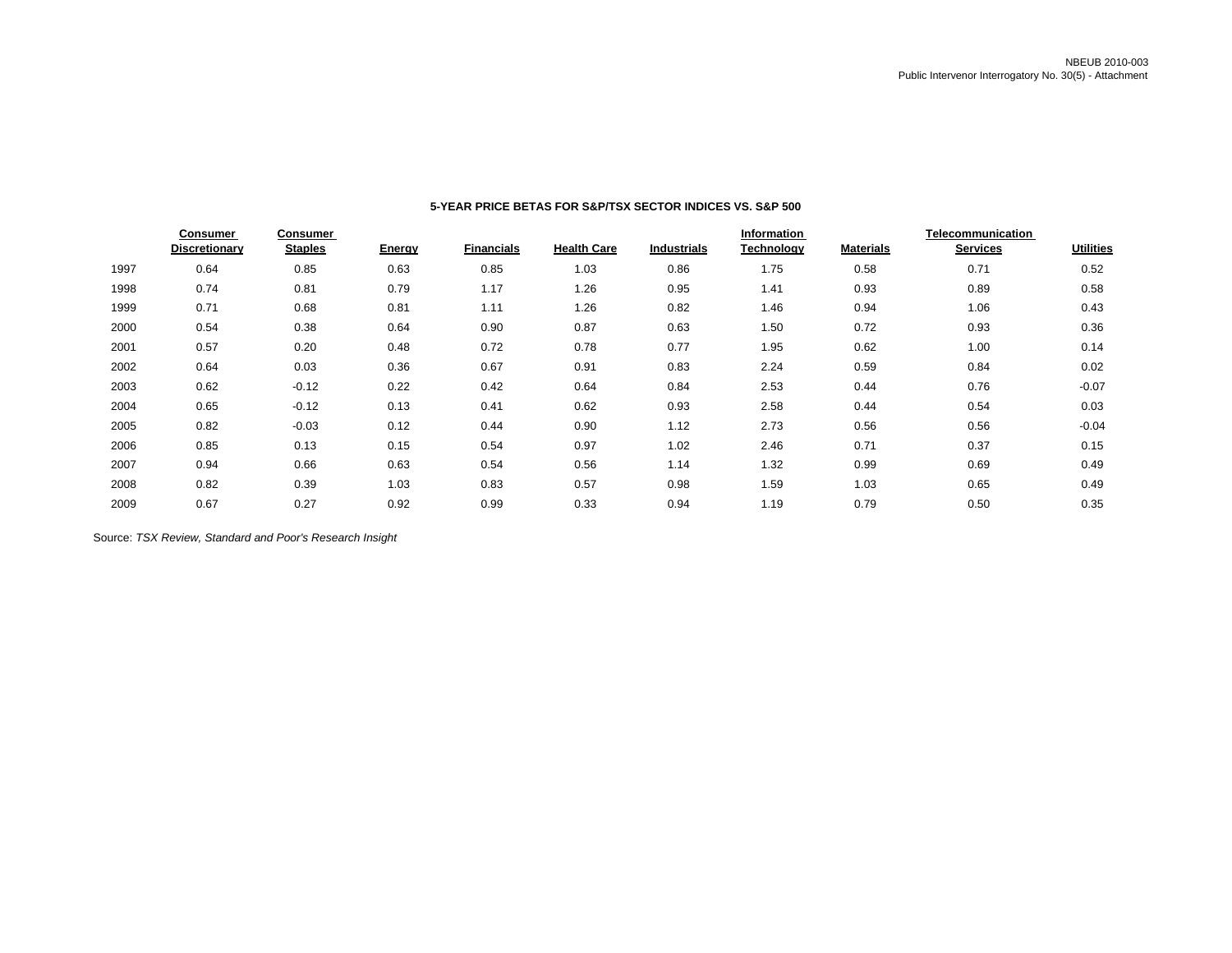|      | <b>Consumer</b>      | <b>Consumer</b> |               |                   |                    |                    | Information |                  |                 |                  |
|------|----------------------|-----------------|---------------|-------------------|--------------------|--------------------|-------------|------------------|-----------------|------------------|
|      | <b>Discretionary</b> | <b>Staples</b>  | <b>Energy</b> | <b>Financials</b> | <b>Health Care</b> | <b>Industrials</b> | Technology  | <b>Materials</b> | <b>Services</b> | <b>Utilities</b> |
| 1997 | 0.75                 | 0.96            | 0.75          | 0.96              | 1.14               | 0.97               | 1.86        | 0.69             | 0.83            | 0.63             |
| 1998 | 0.88                 | 0.94            | 0.93          | 1.29              | 1.39               | 1.08               | 1.54        | 1.06             | 1.02            | 0.71             |
| 1999 | 0.81                 | 0.79            | 0.92          | 1.21              | 1.36               | 0.93               | 1.56        | 1.04             | 1.17            | 0.53             |
| 2000 | 0.64                 | 0.47            | 0.73          | 0.99              | 0.96               | 0.72               | 1.59        | 0.81             | 1.02            | 0.45             |
| 2001 | 0.68                 | 0.31            | 0.59          | 0.83              | 0.89               | 0.88               | 2.05        | 0.73             | 1.10            | 0.25             |
| 2002 | 0.76                 | 0.15            | 0.48          | 0.78              | 1.02               | 0.94               | 2.35        | 0.71             | 0.95            | 0.14             |
| 2003 | 0.77                 | 0.03            | 0.37          | 0.56              | 0.79               | 0.99               | 2.67        | 0.58             | 0.90            | 0.07             |
| 2004 | 0.83                 | 0.05            | 0.31          | 0.58              | 0.79               | 1.10               | 2.74        | 0.61             | 0.71            | 0.20             |
| 2005 | 1.02                 | 0.18            | 0.33          | 0.64              | 1.11               | 1.32               | 2.92        | 0.77             | 0.76            | 0.17             |
| 2006 | 1.02                 | 0.30            | 0.32          | 0.71              | 1.14               | 1.19               | 2.63        | 0.87             | 0.54            | 0.31             |
| 2007 | 1.25                 | 0.97            | 0.93          | 0.85              | 0.86               | 1.46               | 1.64        | 1.30             | 1.00            | 0.81             |
| 2008 | 1.23                 | 0.82            | 1.43          | 1.22              | 1.01               | 1.40               | 1.99        | 1.40             | 1.09            | 0.93             |
| 2009 | 1.09                 | 0.71            | 1.34          | 1.42              | 0.77               | 1.37               | 1.62        | 1.19             | 0.94            | 0.78             |

# **5-YEAR PRICE BETAS FOR S&P/TSX SECTOR INDICES VS. S&P 500 ADJUSTED FOR U.S. DOLLARS**

Source: *TSX Review, Standard and Poor's Research Insight*

Exchange Rate from http://www.bankofcanada.ca/en/rates/exchform.html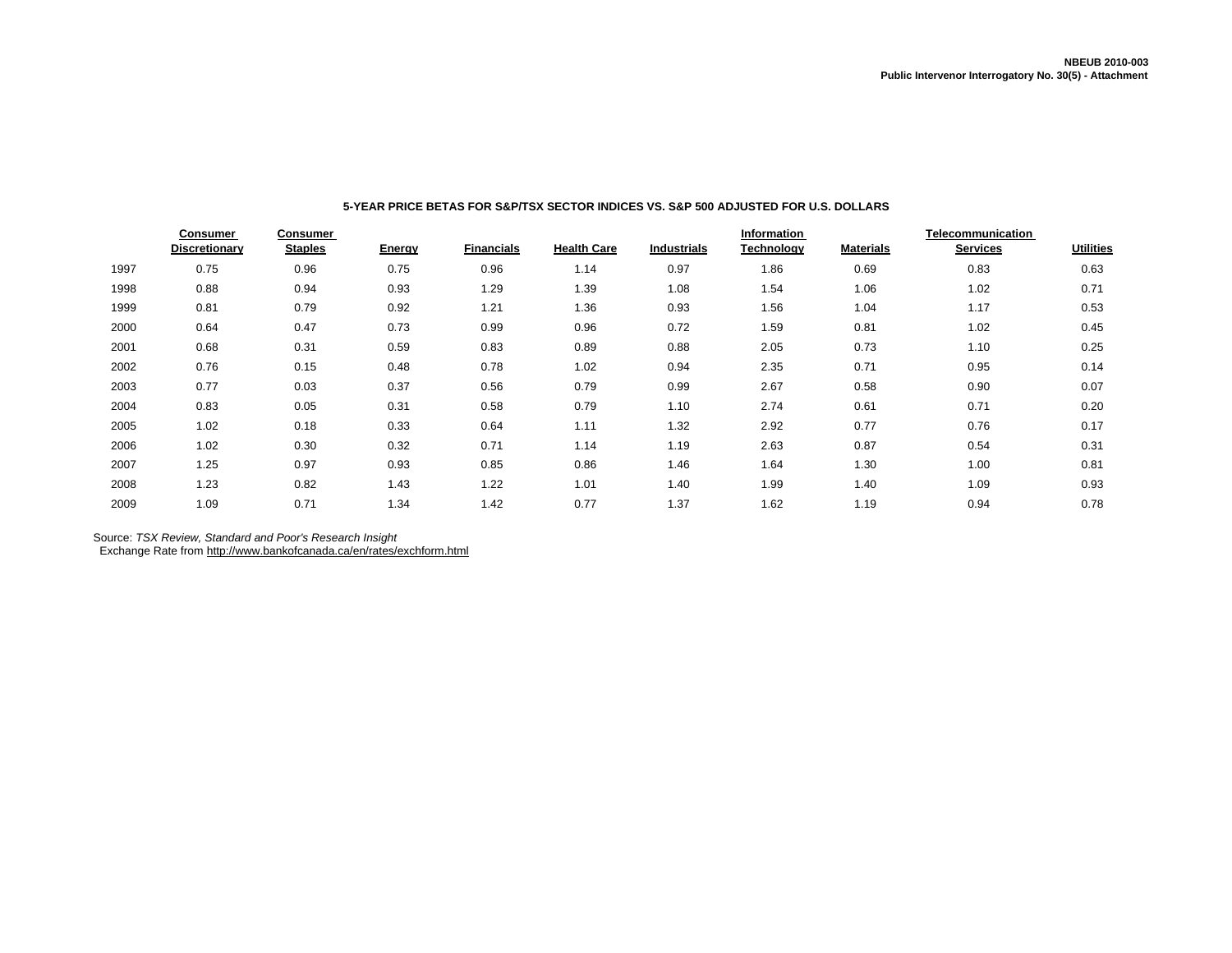#### **BETAS FOR REGULATED CANADIAN UTILITIES**

#### **"Raw" Monthly Price Betas Vs. S&P 500 Five Year Period Ending:**

| <b>COMPANY</b>                | 1993          | 1994       | 1995        | 1996                 | 1997 | 1998                 | 1999        | 2000                     | 2001      | 2002    | 2003      | 2004          | 2005                 | 2006          | 2007          | 2008       | 2009            | $2010^{37}$  |
|-------------------------------|---------------|------------|-------------|----------------------|------|----------------------|-------------|--------------------------|-----------|---------|-----------|---------------|----------------------|---------------|---------------|------------|-----------------|--------------|
| <b>Canadian Utilities</b>     | 0.18          | 0.29       | 0.22        | 0.38                 | 0.62 | 0.73                 | 0.67        | 0.44                     | 0.36      | 0.23    | 0.09      | 0.06          | 0.17                 | 0.18          | 0.50          | 0.15       | $-0.02$         | 0.29         |
| Emera                         | na            | na         | na          | 0.40                 | 0.38 | 0.63                 | 0.50        | 0.38                     | 0.30      | 0.16    | 0.00      | 0.06          | 0.01                 | 0.03          | 0.31          | 0.16       | 0.17            | 0.33         |
| Enbridge                      | 0.32          | 0.49       | 0.41        | 0.31                 | 0.70 | 0.74                 | 0.54        | 0.48                     | 0.22      | $-0.04$ | $-0.16$   | $-0.08$       | $-0.20$              | 0.09          | 0.39          | 0.20       | 0.19            | 0.45         |
| Fortis                        | 0.18          | 0.28       | 0.28        | 0.14                 | 0.25 | 0.46                 | 0.33        | 0.24                     | 0.11      | 0.06    | $-0.08$   | $-0.03$       | 0.04                 | 0.22          | 0.44          | 0.06       | 0.04            | 0.38         |
| <b>PNG</b>                    | 0.33          | 0.43       | 0.24        | 0.17                 | 0.23 | 0.45                 | 0.45        | 0.62                     | 0.48      | 0.43    | 0.39      | 0.51          | 0.37                 | 0.46          | 0.57          | 0.35       | 0.49            | 0.24         |
| Terasen Inc                   | 0.32          | 0.44       | 0.52        | 0.40                 | 0.44 | 0.47                 | 0.33        | 0.28                     | 0.18      | 0.02    | $-0.05$   | $-0.03$       | $-0.11$              | na            | na            | na         | na              | na           |
| <b>TransCanada Pipelines</b>  | 0.10          | 0.28       | 0.33        | 0.46                 | 0.54 | 0.62                 | 0.40        | 0.42                     | 0.11      | $-0.03$ | $-0.10$   | 0.05          | $-0.12$              | 0.20          | 0.50          | 0.36       | 0.32            | 0.41         |
| Mean                          | 0.24          | 0.37       | 0.33        | 0.32                 | 0.45 | 0.59                 | 0.46        | 0.41                     | 0.25      | 0.12    | 0.01      | 0.08          | 0.02                 | 0.19          | 0.45          | 0.21       | 0.20            | 0.35         |
| Median                        | 0.25          | 0.36       | 0.31        | 0.38                 | 0.44 | 0.62                 | 0.45        | 0.42                     | 0.22      | 0.06    | $-0.05$   | 0.05          | 0.01                 | 0.19          | 0.47          | 0.18       | 0.18            | 0.35         |
| <b>TSE Gas/Electric Index</b> | 0.23          | 0.29       | 0.28        | 0.34                 | 0.35 | 0.55                 | 0.44        | 0.27                     | 0.24      | 0.16    | <b>NA</b> | <b>NA</b>     | <b>NA</b>            | <b>NA</b>     | <b>NA</b>     | <b>NA</b>  | <b>NA</b>       | <b>NA</b>    |
| <b>S&amp;P/TSX Utilities</b>  | 0.37          | 0.46       | 0.35        | 0.45                 | 0.52 | 0.58                 | 0.43        | 0.36                     | 0.14      | 0.02    | $-0.07$   | 0.03          | $-0.04$              | 0.15          | 0.49          | 0.49       | 0.35            | 0.45         |
|                               |               |            |             |                      |      |                      |             | <b>Adjusted Betas</b>    |           |         |           |               |                      |               |               |            |                 |              |
|                               |               |            |             |                      |      |                      |             | Five Year Period Ending: |           |         |           |               |                      |               |               |            |                 |              |
| <b>COMPANY</b>                | 1993          | 1994       | <u>1995</u> | 1996                 | 1997 | 1998                 | <u>1999</u> | 2000                     | 2001      | 2002    | 2003      | 2004          | 2005                 | 2006          | 2007          | 2008       | 2009            | $2010^{3/2}$ |
| <b>Canadian Utilities</b>     | 0.45          | 0.53       | 0.48        | 0.58                 | 0.74 | 0.82                 | 0.78        | 0.62                     | 0.57      | 0.48    | 0.39      | 0.37          | 0.44                 | 0.45          | 0.66          | 0.43       | 0.32            | 0.52         |
| Emera                         | <b>NA</b>     | <b>NA</b>  | <b>NA</b>   | 0.60                 | 0.58 | 0.75                 | 0.66        | 0.58                     | 0.53      | 0.44    | 0.33      | 0.37          | 0.33                 | 0.35          | 0.54          | 0.44       | 0.45            | 0.55         |
| Enbridge                      | 0.54          | 0.66       | 0.61        | 0.54                 | 0.80 | 0.82                 | 0.69        | 0.65                     | 0.48      | 0.31    | 0.22      | 0.27          | 0.20                 | 0.39          | 0.59          | 0.46       | 0.46            | 0.63         |
| Fortis                        | 0.45          | 0.52       | 0.52        | 0.42                 | 0.50 | 0.64                 | 0.55        | 0.49                     | 0.40      | 0.37    | 0.28      | 0.31          | 0.36                 | 0.48          | 0.62          | 0.37       | 0.36            | 0.58         |
| <b>PNG</b>                    | 0.55          | 0.62       | 0.49        | 0.45                 | 0.48 | 0.63                 | 0.63        | 0.74                     | 0.65      | 0.62    | 0.59      | 0.67          | 0.58                 | 0.64          | 0.71          | 0.57       | 0.66            | 0.49         |
| Terasen Inc <sup>1</sup>      | 0.54          | 0.62       | 0.68        | 0.60                 | 0.63 | 0.64                 | 0.55        | 0.52                     | 0.45      | 0.35    | 0.30      | 0.31          | 0.26                 | na            | na            | na         | na              | na           |
|                               | $\sim$ $\sim$ | $\sim$ $-$ | $\sim$ $-$  | $\sim$ $\sim$ $\sim$ | 0.00 | $\sim$ $\sim$ $\sim$ | 0.00        | $\sim$ $\sim$ $\sim$     | $^{\sim}$ | 0.04    | 0.00      | $\sim$ $\sim$ | $\sim$ $\sim$ $\sim$ | $\sim$ $\sim$ | $\sim$ $\sim$ | $\sim$ $-$ | $\sim$ $ \cdot$ | 0.00         |

| Enbridge                      | 0.54 | 0.66 | 0.61 | 0.54 | 0.80 | 0.82 | 0.69 | 0.65          | 0.48 | 0.31 | 0.22      | 0.27      | 0.20 | 0.39      | 0.59      | 0.46      | 0.46      | 0.63      |
|-------------------------------|------|------|------|------|------|------|------|---------------|------|------|-----------|-----------|------|-----------|-----------|-----------|-----------|-----------|
| Fortis                        | 0.45 | 0.52 | 0.52 | 0.42 | 0.50 | 0.64 | 0.55 | 0.49          | 0.40 | 0.37 | 0.28      | 0.31      | 0.36 | 0.48      | 0.62      | 0.37      | 0.36      | 0.58      |
| <b>PNG</b>                    | 0.55 | 0.62 | 0.49 | 0.45 | 0.48 | 0.63 | 0.63 | 0.74          | 0.65 | 0.62 | 0.59      | 0.67      | 0.58 | 0.64      | 0.71      | 0.57      | 0.66      | 0.49      |
| Terasen Inc                   | 0.54 | 0.62 | 0.68 | 0.60 | 0.63 | 0.64 | 0.55 | 0.52          | 0.45 | 0.35 | 0.30      | 0.31      | 0.26 | na        | na        | na        | na        | na        |
| <b>TransCanada Pipelines</b>  | 0.40 | 0.51 | 0.55 | 0.64 | 0.69 | 0.75 | 0.60 | 0.61          | 0.41 | 0.31 | 0.26      | 0.37      | 0.25 | 0.46      | 0.67      | 0.57      | 0.54      | 0.60      |
| Mean                          | 0.49 | 0.58 | 0.55 | 0.55 | 0.63 | 0.72 | 0.64 | 0.60          | 0.50 | 0.41 | 0.34      | 0.38      | 0.35 | 0.46      | 0.63      | 0.47      | 0.46      | 0.56      |
| Median                        | 0.50 | 0.57 | 0.54 | 0.58 | 0.63 | 0.75 | 0.63 | 0.61          | 0.48 | 0.37 | 0.30      | 0.37      | 0.33 | 0.46      | 0.64      | 0.45      | 0.45      | 0.57      |
| <b>TSE Gas/Electric Index</b> | 0.48 | 0.52 | 0.51 | 0.56 | 0.57 | 0.70 | 0.62 | $0.5^{\circ}$ | 0.49 | 0.44 | <b>NA</b> | <b>NA</b> | NA   | <b>NA</b> | <b>NA</b> | <b>NA</b> | <b>NA</b> | <b>NA</b> |
| <b>S&amp;P/TSX Utilities</b>  | 0.58 | 0.64 | 0.56 | 0.63 | 0.68 | 0.72 | 0.62 | 0.57          | 0.42 | 0.34 | 0.28      | 0.35      | 0.30 | 0.43      | 0.66      | 0.66      | 0.56      | 0.63      |

 $1/1$  Due to its purchase by Kinder Morgan, Terasen betas are calculated through November 2005.

 $^{27}$  Adjusted beta = "raw" beta  $*$  67% + market beta of 1.0  $*$  33%.

<sup>3/</sup> Three-year beta based on weekly data calculated through April 2010

Source: Standard and Poor's Research Insight and *TSX Review*.